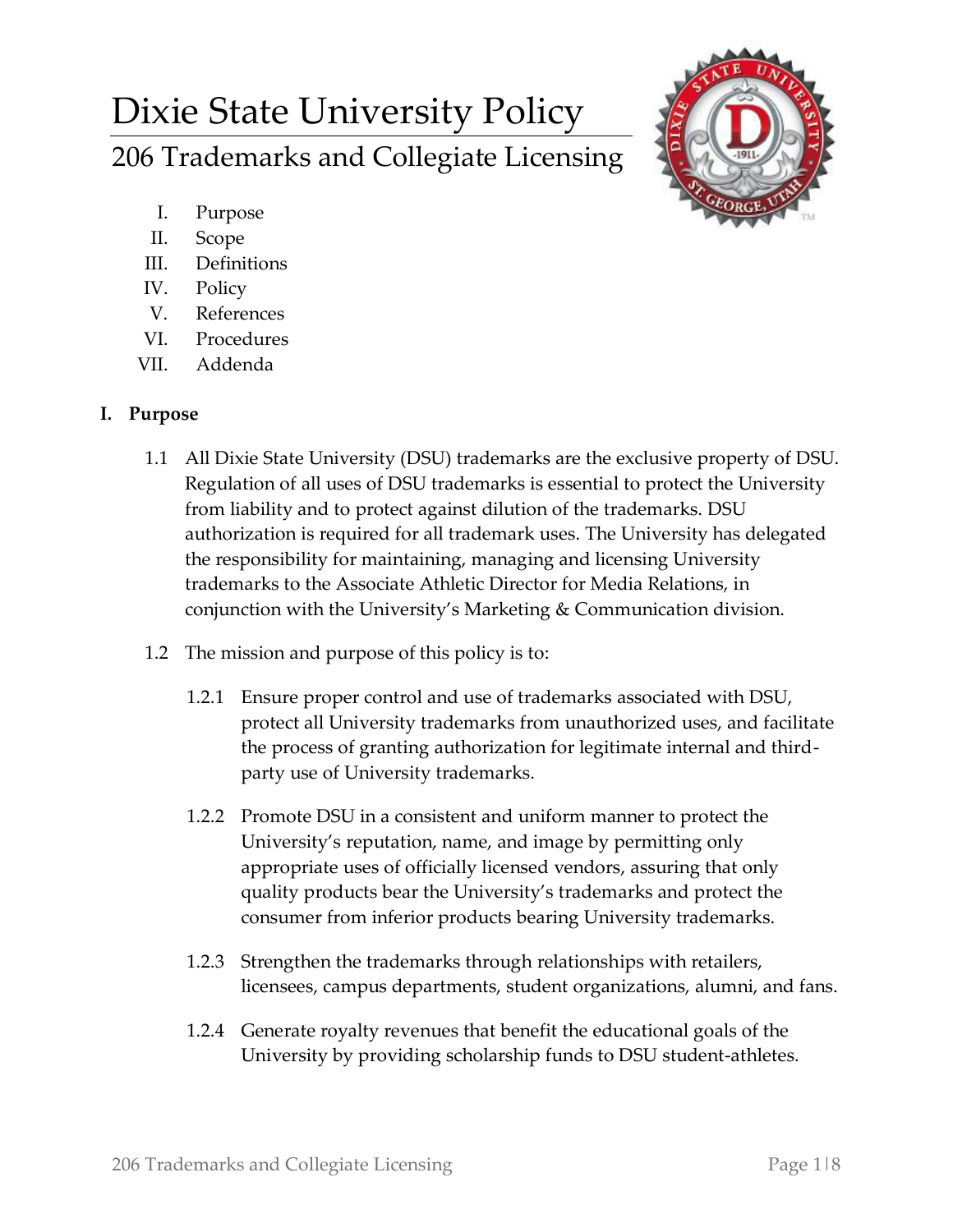## **II. Scope**

- 2.1 This policy and the trademark and licensing program shall cover those trademarks as defined within this policy and any derivations of Dixie State University trademarks that would cause consumers to erroneously believe that the product originated from, or was sponsored or authorized by, the University.
- 2.2 Any indicia adopted hereafter and used or approved for use by DSU shall be subject to the policies and procedures under this policy.

#### **III. Definitions**

- 3.1 *Trademark:* any logo, symbol, nickname, letter(s), word, slogan or derivative that can be associated with an organization, company, manufacturer or institution that can be distinguished from those of other entries or competitors.
	- 3.1.1 At Dixie State University, the following are registered with the State of Utah on behalf of the University:
	- 3.1.1.1 Dixie State University; Dixie State; Trailblazers; Dixie State Trailblazers; the institutional DSU; DSU Trailblazers; Block Letter (capital) "D"; Block Letter (capital) "D" with Bison Head; the Bison Head; Institutional Block Letters "DSU" and "D" stacked vertically and listed horizontally with Dixie State University; The School Seal; "Active Learning.Active Life"; and "The Best Education Under the Sun". Examples of these are found online under Dixie State University Licensing.
	- 3.1.2 Trademarks are updated continually. A complete listing of trademarks is available from the Associate Athletic Director for Media Relations, in conjunction with the University's Marketing & Communication division.
	- 3.1.3 All other names, symbols, initials, or graphic designs that refer to Dixie State University are protected by U.S. and Utah State Law.
- 3.2 *Official Licensing Agent:* a person, business, or organization who handles requests for legal use of work, branding, and other copyrighted material.
- 3.3 *Officially Licensed Vendor:* a business or corporation that is approved to print and produce merchandise that bears the University's trademarks. Being a licensed vendor means that business or corporation abides by the University's labor code of conduct, has a royalty reporting structure in place, is part of a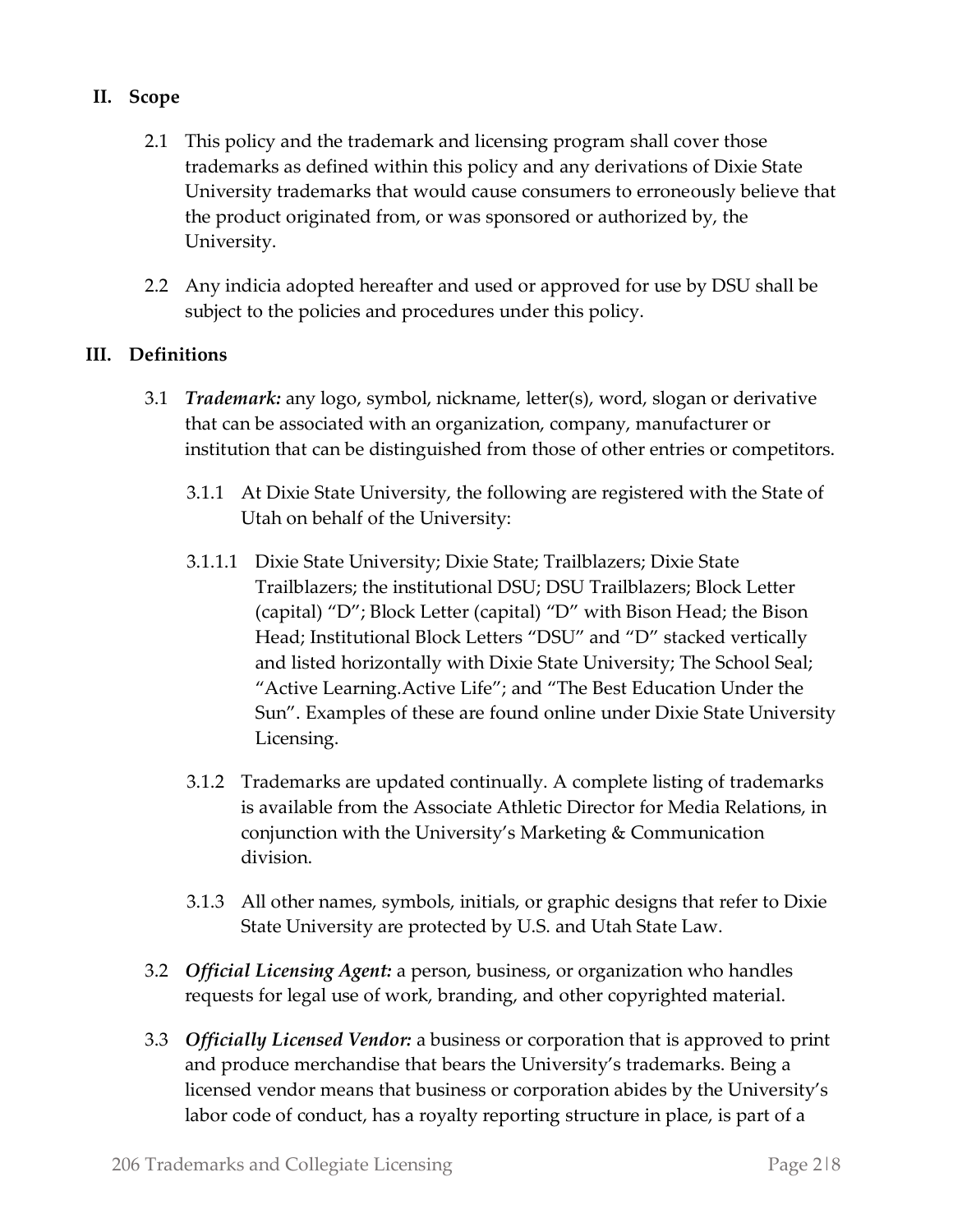select group of vendors in that product category, and produces quality merchandise that is associated with the University's brand.

- 3.4 *Standard License:* under the University's licensing agent, a standard license is for companies to produce licensed consumer products that will be resold, such as items for sale at retail in local, regional, and national retail outlets.
- 3.5 *Internal Usage License:* under the University's licensing agent, an internal usage license is for companies that produce licensed consumer products for sale <u>only</u> to University departments and approved campus organizations for internal/non-resale use. All sales must be exempt from royalties (as determined by this policy).

## **IV. Policy**

- 4.1 The use of any trademark, which identifies or is associated with Dixie State University, may not be used without the prior expressed written authorization of DSU (represented by the Associate Athletic Director for Media Relations, in conjunction with the University's Marketing & Communication division) and is subject to the licensing requirements of this policy.
- 4.2 Only an officially licensed vendor may produce merchandise bearing DSU's trademarks. For a current list of officially licensed vendors, contact the Associate Athletic Director for Media Relations.
- 4.3 Private companies creating merchandise for sale or distribution may use University trademarks only after entering into a specific license agreement with DSU through Learfield Licensing, LLC, which acts on behalf of the University as its licensing agent for trademark use. For additional information regarding either acceptable or inappropriate uses of trademarks, please contact the Associate Athletic Director for Media Relations, in conjunction with the University's Marketing & Communication division.
- 4.4 Companies using any University trademark for advertising or promotional purposes in any format must first obtain written permission from the Associate Athletic Director for Media Relations, in conjunction with the University's Marketing & Communication division. In some cases, a royalty or usage fee is assessed. Permission is typically granted for a specific length of time; no openended approval will be granted. Acceptable appearance and usage criteria are defined in DSU's online style guide.
- 4.5 Merchandise bearing DSU trademarks and produced without proper written University authorization may be considered counterfeit or infringing and therefore subject to all available legal remedies, including but not limited to,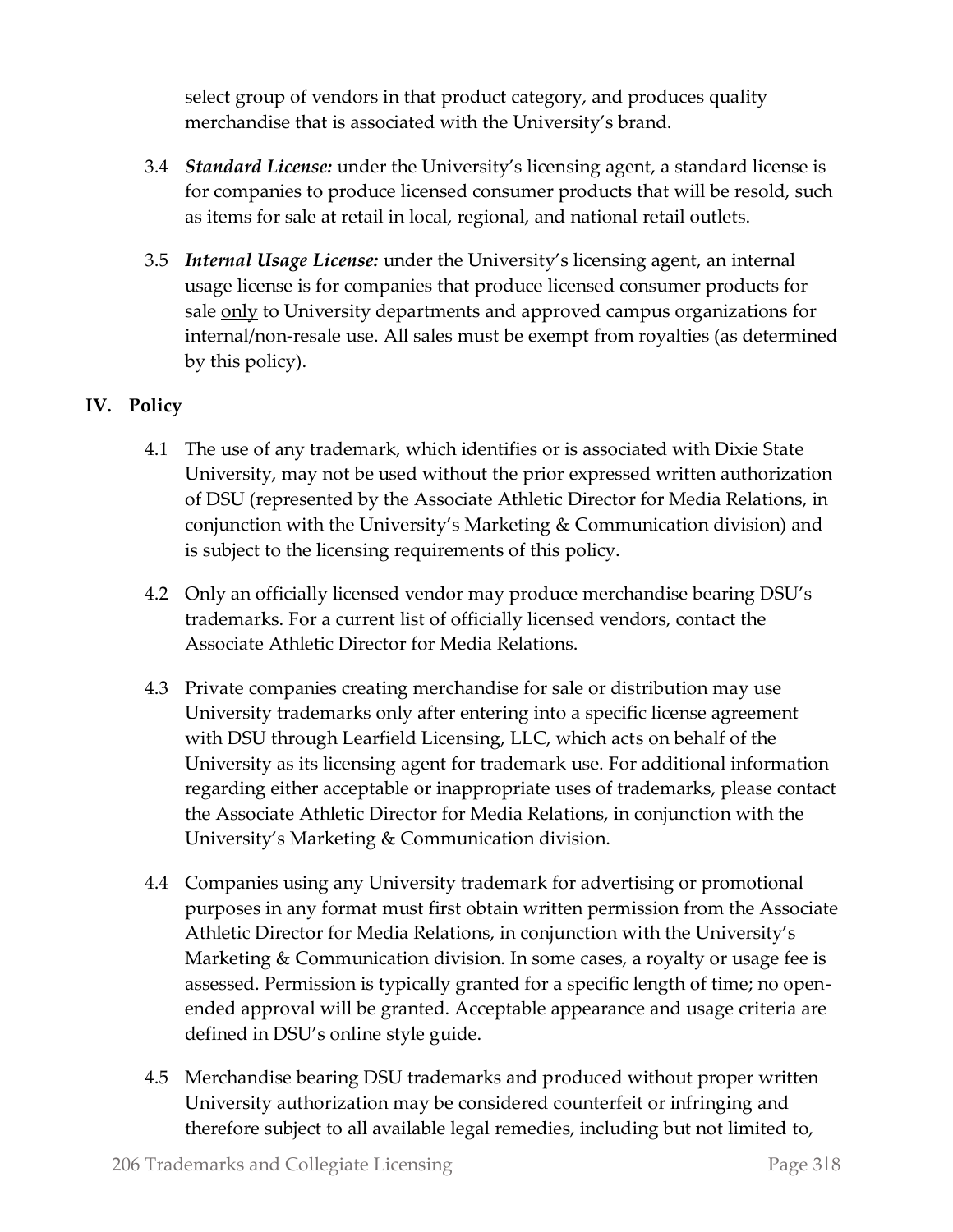seizure of the merchandise.

#### **V. References**

- 5.1 Dixie State University Licensing: [http://licensing.dixie.edu](http://licensing.dixie.edu/)
- 5.2 Dixie State University's online style guide: [http://styleguide.dixie.edu](http://styleguide.dixie.edu/)
- 5.3 Learfield Licensing, LLC: [www.learfieldlicensing.com](http://www.learfieldlicensing.com/)

### **VI. Procedures**

- 6.1 Usage of all Dixie State University Trademarks
	- 6.1.1 Departments of DSU designing merchandise to bear a University trademark must secure prior approval, in writing, from the Associate Athletic Director for Media Relations, in conjunction with the University's Marketing & Communication division. Previous approval does not give the right to produce the merchandise and requires the department to use an official licensed vendor. The licensed vendor will then be required to submit final artwork through the University's licensing agent, Learfield Licensing, LLC. After final artwork approval is given, the vendor may then produce the product.
	- 6.1.2 Departments and recognized student clubs and organizations may use certain logos for certain official business. Departments, organizations, and recognized student clubs that wish to design or create new trademarks for their department, club, or organization must coordinate their effort with the Associate Athletic Director for Media Relations, in conjunction with the University's Marketing & Communication division. Departments requesting authorization for use of current trademarks within official University publications, letterhead, and business cards should direct their requests to either the Associate Athletic Director for Media Relations or the University's Marketing & Communication division.
	- 6.1.3 Trademarks are to be used only in the specific manner approved in writing; trademarks may not be otherwise altered without expressed written authorization by the Associate Athletic Director for Media Relations, in conjunction with the University's Marketing & Communication division.
	- 6.1.4 Departments and recognized student clubs and organizations may purchase merchandise bearing official Dixie State University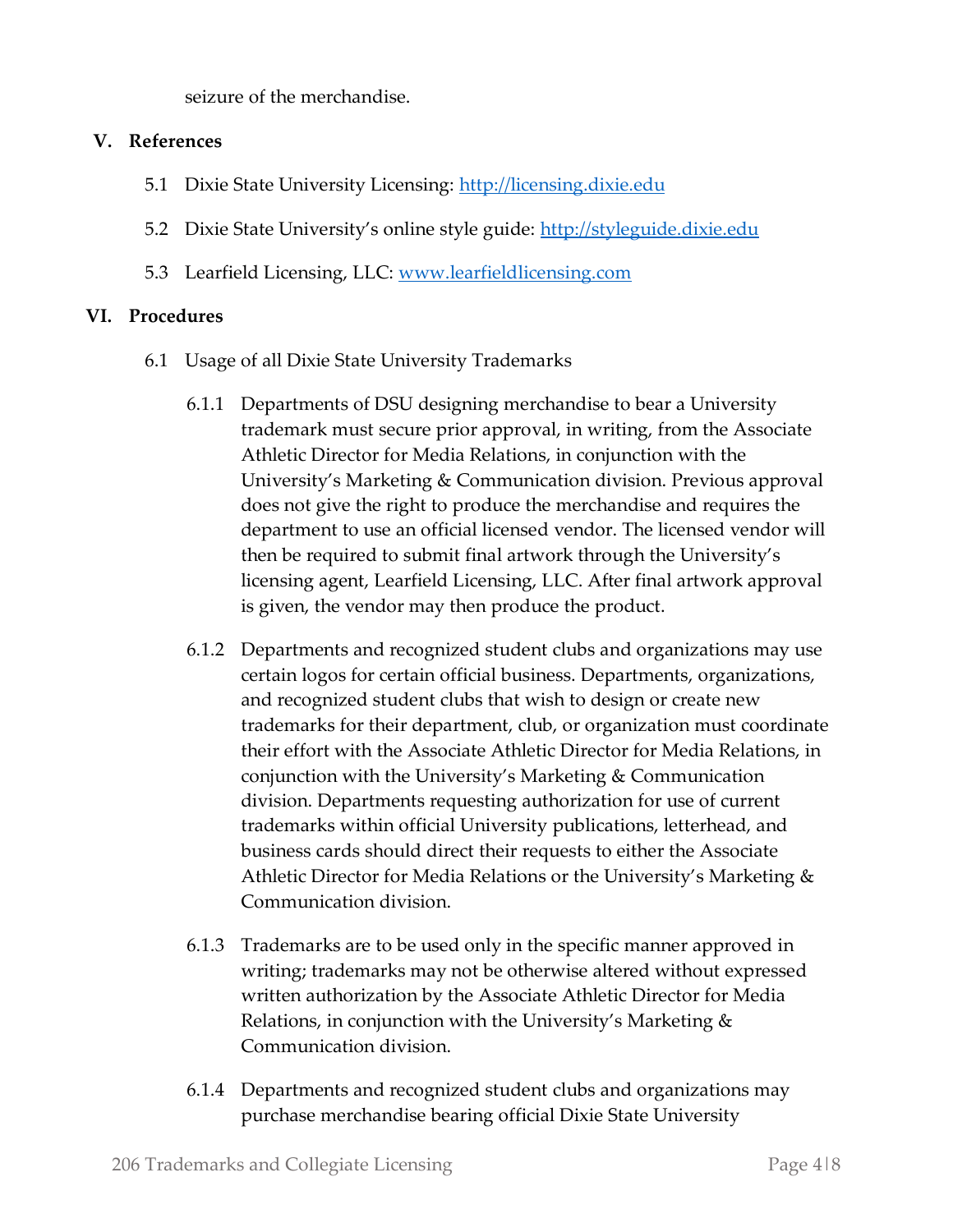trademarks, for both internal and external use, only with prior written approval. Every department, with the exception of the Dixie State Intercollegiate Athletic Department, must have written approval from the University Marketing and Communication Office (UMAC) before any purchase is made. The Dixie State Intercollegiate Athletic Department must have written approval from the Associate Athletic Director for Media Relations/Collegiate Licensing before any purchase is made.

- 6.2 Labor Practices/Code of Conduct
	- 6.2.1 Dixie State University is committed to the concept that all merchandise bearing reference to the University (including names of each department and any recognized club and organization affiliated with the University) will be manufactured by companies whose labor practices ensure that their employees are safe from abusive labor conditions.
	- 6.2.2 Dixie State University, in connection with their licensing agent, Learfield Licensing, LLC, the Fair Labor Association (FLA), and the Workers' Rights Consortium (WRC) supports strict labor code standards that require manufacturers of licensed products (licensees) to certify their compliance with the code. In addition to certifying their compliance with the code, licensees are required to disclose the location, address, phone number, email, and contact person for each facility it owns or contracts with for the production of goods, and licensees must authorize the FLA to make announced or unannounced inspections of their manufacturing facilities.
	- 6.2.3 In order to ensure the broadest interpretation of this policy, Dixie State University requires that any product produced for the University (or for departments or recognized clubs and organizations) which carries a University trademark, or that uses the name of, or refers to, a University department or a recognized club or organization, be manufactured by those companies that are appropriately licensed to use University trademarks (licensees), and are in compliance with the University's labor code standards. For a current list of officially licensed vendors, contact the Associate Athletic Director for Media Relations, in conjunction with the University's Marketing & Communication division.
- 6.3 Implementation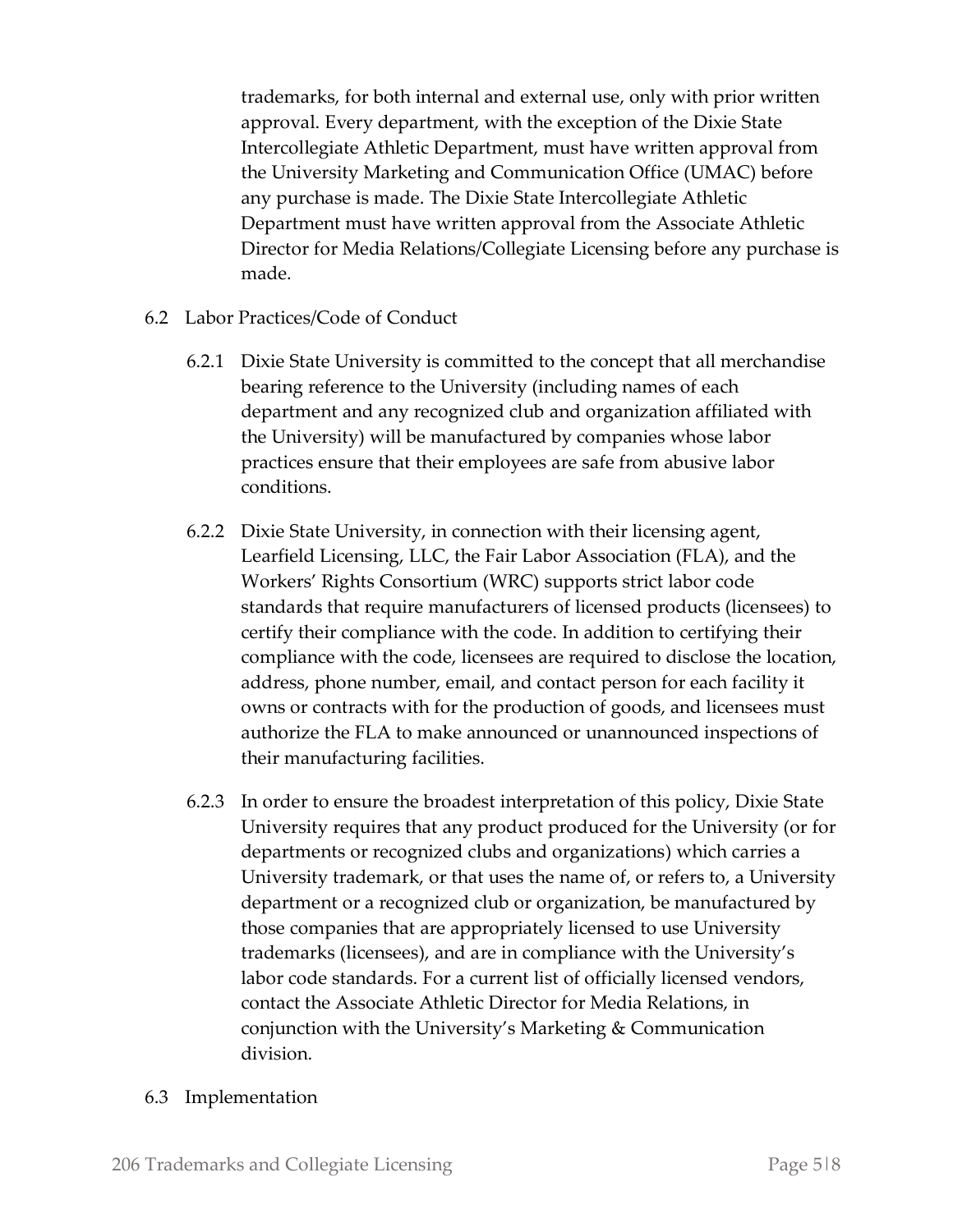- 6.3.1 All products bearing the Dixie State University trademarks must be approved and licensed as specified by this policy. Resale items will be subject to the current standard royalty rate established by the University through its licensing agent, Learfield Licensing, LLC.
- 6.3.2 Promotional and/or "premium" items are also subject to licensing requirements. Royalties will be determined based upon the scope of the promotion and other factors considered appropriate by Dixie State University.
- 6.3.3 Institutional, non-commercial marketing materials (e.g. printed or electronic communication, including internet webpages) produced by the University for official University business shall meet the criteria established by the Associate Athletic Director for Media Relations, in conjunction with the University's Marketing & Communication division. Other marketing materials and promotional items, regardless of production, method, or source of distribution, are subject to the approval process in this policy.
- 6.3.4 Companies and individuals wishing to extend congratulatory messages (or statements of support) who do not meet the criteria above may receive authorization to use prescribed trademarked verbiage (e.g. GO Trailblazers, GO Dixie, or Congratulations Trailblazers). Such messages must be clearly separate from the sale or promotion of any products or services.
- 6.4 Licensing and Royalties
	- 6.4.1 Any person, business, or organization desiring to use the University's trademarks in any manner and for any purpose must be licensed to do so. The University has arranged for licenses to be issued by Learfield Licensing, LLC, on the University's behalf.
	- 6.4.2 The University has partnered with Learfield Licensing, LLC, and offers both standard and internal usage licenses.
	- 6.4.3 A product generally is subject to royalty or right fees if the University trademark is authorized and/or:
		- 6.4.3.1 The product is for resale.
		- 6.4.3.2 The product promotes a specific event for which a fee is charged.
		- 6.4.3.3 The name, trademark, or logo of a third party is used with the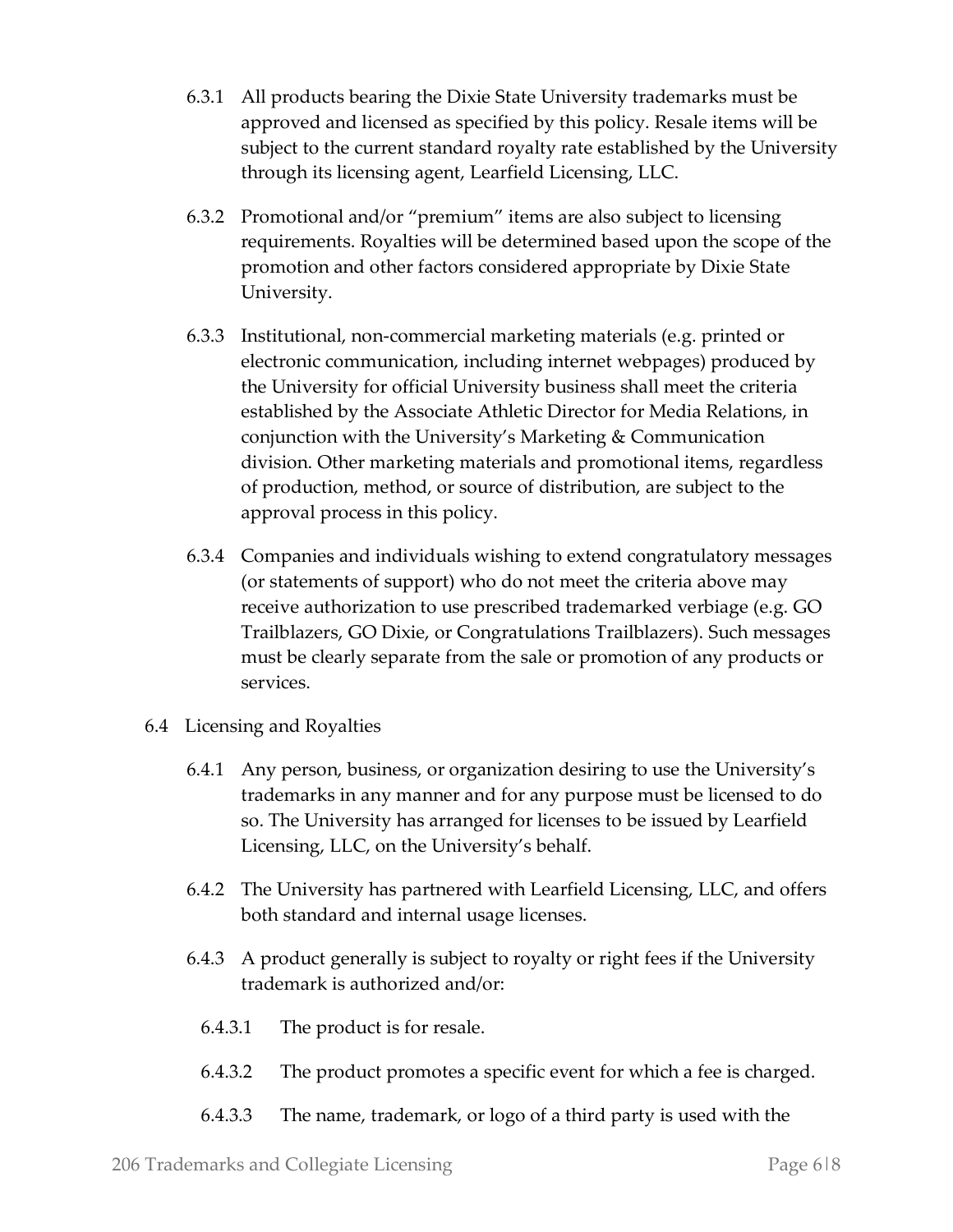University's trademark.

- 6.4.4 Activities or products that include the use of commercially sponsored names or logos on the licensed product will be assessed a higher royalty contingent upon University approval.
- 6.4.5 These guidelines are usually sufficient in determining royalty/nonroyalty. However, each submission shall be reviewed individually to make sure all aspects of the situation are taken into consideration.
- 6.5 Exemptions
	- 6.5.1 For purposes of consistency, Dixie State University does not exempt campus-operated stores from purchasing emblematic merchandise from officially licensed vendors. Royalties are charged to campus stores in the same manner as charged to off-campus retail establishments.
	- 6.5.2 Departments of Dixie State University and recognized clubs and organizations are also required to purchase emblematic merchandise from officially licensed vendors. Receiving authorization for a design or to utilize a trademark does not constitute approval to manufacture a particular product. All products must be manufactured by, or purchased from, an officially licensed vendor.
	- 6.5.3 Exemptions to royalty fees are given when the University's trademarked products are used to promote instructional programs, events, and other activities that further the academic and educational mission of the University as determined by the Associate Athletic Director for Media Relations. These events include but are not limited to classes, courses, seminars, workshops and other activities directly sponsored by a college, division, department, program, or service of Dixie State University. Exempting royalties is done in writing and does not exempt the requirement to use an official licensed vendor for manufacture or production.
	- 6.5.4 All departments of Dixie State University, recognized campus clubs and organizations, individuals, and companies are required to obtain approval from the Associate Athletic Director for Media Relations, in conjunction with the University's Marketing & Communication Division, prior to producing or arranging for the production of any product or use that utilizes the University's trademarks, regardless of use or method of distribution, except as otherwise authorized.